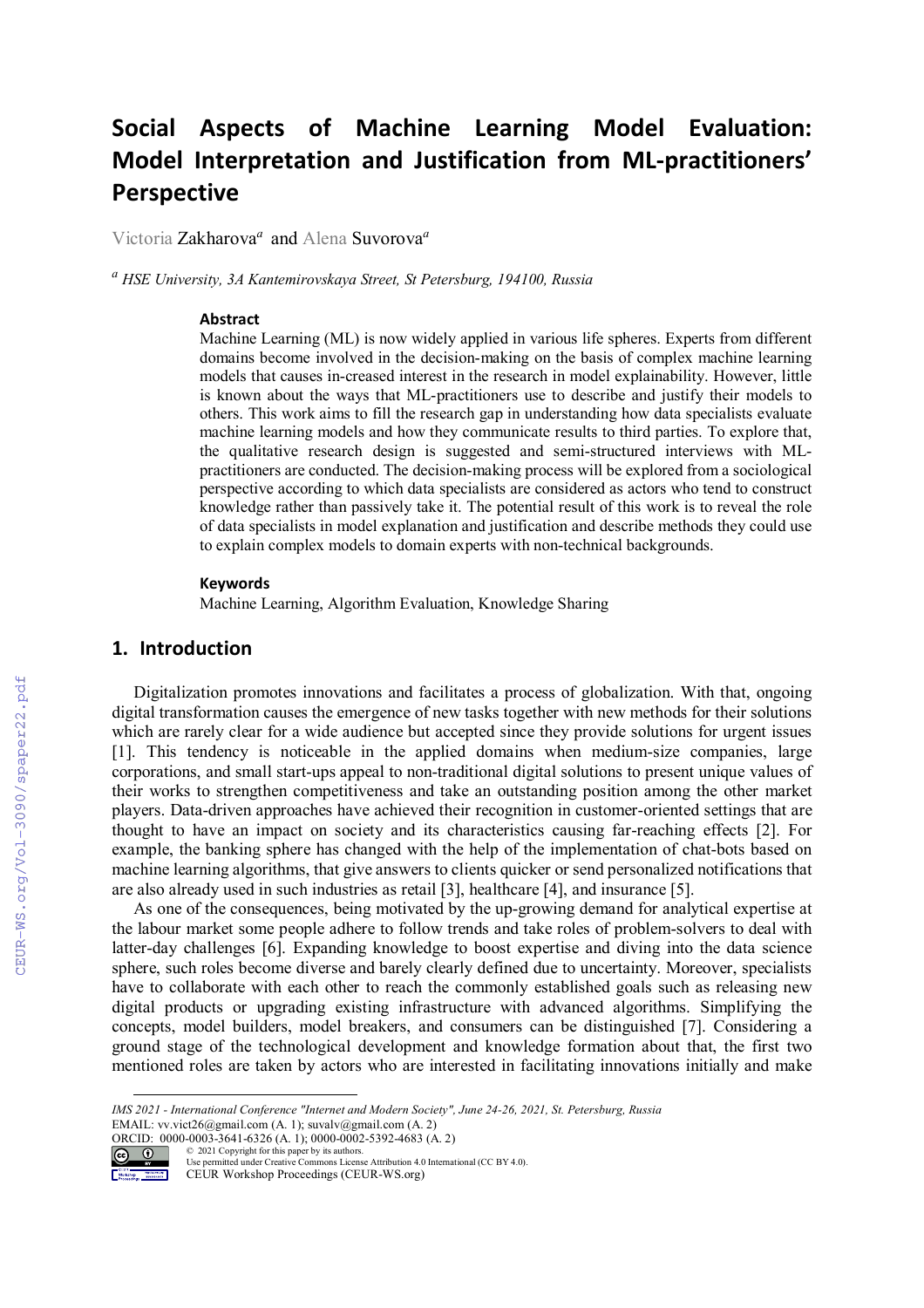decisions based on data introducing state-of-the-art project results to the mass. Specifically, data specialists have not only to develop and evaluate statistical models such as machine learning ones but also come to an agreement with stakeholders who are far from direct work with mathematical algorithms, but they are who can ensure the promotion and assistance of the further project realization.

Motivation for conducting this research is based on the recent increase in scientific papers that emphasize the importance of machine learning practitioners' expertise dealing with algorithms promoting transparency analysis as an integral part of the work with algorithms and, by this, paying precise attention to a need for clarification of the data- and machine-learning-based solutions to providing understanding for all involved parties [7, 8, 9, 10]. As for a potential work contribution, this works attempts to present theoretical justification of model evaluation process with consideration of practices of model interpretation and sharing the knowledge to the other involved actors supported with qualitative data provided by machine learning practitioners seeing a case from their perspective.

### **2. Related Research and Problem Statement**

Presently, there is plenty of research papers proving scientific interests towards data-driven innovations from the managerial, economical, and social perspectives. One of the research themes is related to studying a working process performed by data practitioners. In particular, these research are more focused on data-oriented skill-set [11], data science role division [12, 13, 14], team collaborations [15, 16], tools and practices within the workflow with the notion of practical settings [17, 18, 19]. In addition, other studies focus on the role of explanation in decision-making revealing that data specialists tend to trust algorithms too much and make decisions in a biased manner [20, 21]. However, little is known how data specialists, who implement complex models (i.e., machine learning ones), evaluate models in non-academic settings, and how they translate the obtained information to the others involved directly or indirectly in their work. Actually, several studies related to that issue have been aimed at a direction of practitioner's work investigation, but they are much more empirical rather than theoretically justified [7], and experts' needs and opinions about interpretability is rarely provided.

Thus, this research is aimed at studying practices (i.e., practical actions based on the real-life working experience) of data science specialists with the focus on the model evaluation stage and communicating their knowledge about model quality and other characteristics with the third parties. The following research questions are proposed: How do specialists perform model evaluation and what they pay attention at? How do data practitioners explain complex statistical models to other people without a deep understanding of data science principles and ideas? The relevance of studying this issue stems from the idea that data-experts are the first who interact with algorithms, who have specific knowledge to understand them, and their decisions are initial for promoting the use of algorithms in production, which might have a significant impact on society over time [22, 23].

## **3. Research Design**

In the framework of this research, the description of the practical work of specialists is planning to be supported with empirical data collected via semi-structured interviews with practitioners working in different business spheres with data-intense applications. An interview-based approach is used to understand experience, positions, attitudes, and to know opinions of industry practitioners who are direct guides to the world of technology [24]. Variability sample or, in other words, interviewing practitioners from various domains is thought to be applicable for reviewing common (domainindependent) patterns and discrepancies to provide explanations of the performed actions and formed viewpoints with the help of shared real-life. As for sampling technique, convenient and snowball samplings were performed, and, as a result, 16 interviews with 11 men and 5 women have been conducted. The main criteria for recruiting participants were that they had to have at least one year of practical experience in the industry, as well as they had to practice machine learning algorithms for problem-solving at their work.

The obtained results will be analyzed with the help of thematic qualitative analysis in order to explore the general case from the perspective of the applied theoretical framework. In detail, this work is planning to be based on theory in order to justify its results by grounded interpretation of empirics.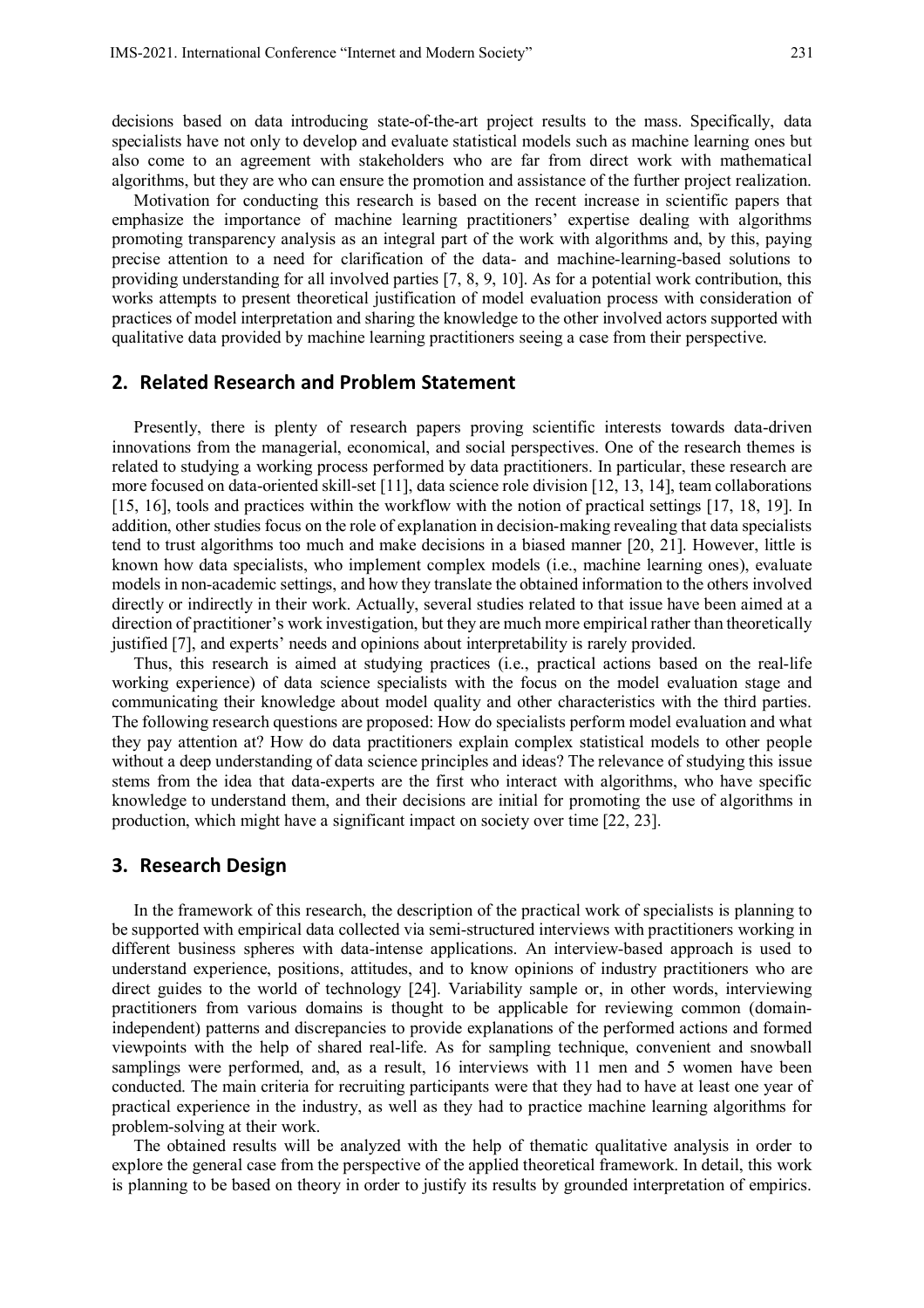As for the theory, a concept of "worlds" introduced by Boltanski and Thévenot in 2006 [25] is chosen for the elaboration of data practitioners' work. According to that, there are a few "worlds" or ways of thinking related to how people and objects dwell together being guided by their own interests, intentions, and perception of particular issues. These "worlds", that are prone to experience conflicts, reach compromises, and collaborate on justification, are the following: inspired, fame, domestic, civic, market, and industrial. Taking into account a fact that data scientists generally work in a business sphere, an idea that these practitioners have to work together not only with each other but also with managers and stakeholders that are more likely to be related to the other "worlds", especially market one, seems to be straightforward.

#### **4. Plans and Preliminary Results**

Further plans of this research are mainly focused on data analysis to obtain justified answers to the research questions. In beforehand, findings emphasize the difficulty of contacting a few "worlds". Precisely, data practitioners actually evaluate models with the help of mathematical metrics that are understandable for them, and further, they have to consider interests of the others such as managers who are more likely to concern about financial payoffs and stakeholders who decide whether they should invest to an ML-based project or not. The situation becomes more complicated when there is a necessity to review the models in a social context (e.g., whether obscene content that was unblocked by mistake is causing moral injury to users). In addition, data practitioners support the idea that one of the managerial purposes is to sell projects reeling in superiors. Moreover, sometimes managers can attempt to take part in market tenders offering technical solutions that hardly can be realized by data specialists. In general, these insights strengthen the idea that there is a high need in building effective communication between the "worlds" to inform about the capabilities of each of the parties, in particular converting mathematical metrics to business ones to demonstrate the efficiency and potential benefits justifiably.

As for interpretable machine learning methods (which appear to be one of the highly debatable topics in data science communities), several practitioners mentioned the usefulness of such tools for revealing model transparency with a certain degree of confidence since there were cases when they helped to define which model would be better in terms of its algorithm or even elaborate on a project case considering it step-by-step making representation of the work easier for experts from the other "worlds". The others pointed that they did not use interpretable machine learning methods in their project workflow since they are not worth it: strict explanations are required by stakeholders but computationally and timely expensive.

## **5. Acknowledgements**

The work is supported by the Russian Science Foundation grant (project No. 19-71-00064).

# **6. References**

- [1] J.J. Kassema, Products and Services Improvement through Innovation and Creativity: Case of IT Business Sector. Social Science Research Network, Rochester, NY, 2019. https://doi.org/10.2139/ssrn.348581111.
- [2] A. Mugrauer, J. Pers, Marketing managers in the age of AI: A multiple-case study of B2C firms, 2019.
- [3] T. Calle-Jimenez, B. Orellana-Alvear, R. Prado-Imbacuan, GIS and User Experience in Decision Support for Retail Type Organizations. In: 2019 International Conference on Information Systems and Software Technologies (ICI2ST), 2019, pp. 156–161. https://doi.org/10.1109/ICI2ST.2019.00029.
- [4] L. Syed, S. Jabeen, S. Manimala, H.A. Elsayed, Data Science Algorithms and Techniques for Smart Healthcare Using IoT and Big Data Analytics. In: Mishra, M.K., Mishra, B.S.P., Patel, Y.S., and Misra, R. (eds.) Smart Techniques for a Smarter Planet: Towards Smarter Algorithms,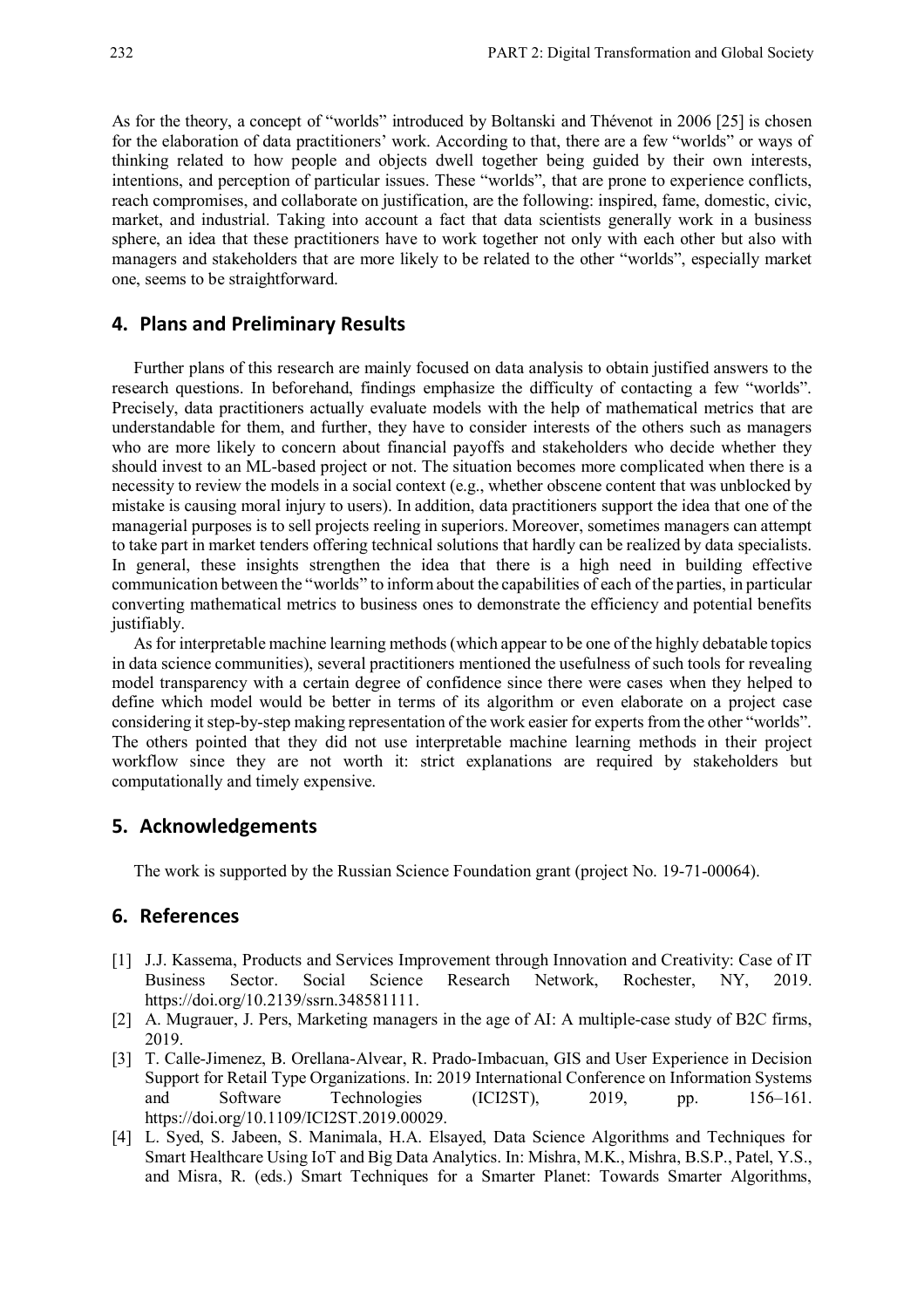Springer International Publishing, Cham, 2019, pp. 211–241. https://doi.org/10.1007/978-3-030- 03131-21124.

- [5] A. Singh, K. Ramasubramanian, S. Shivam, Building an Enterprise Chatbot: Work with Protected Enterprise Data Using Open Source Frameworks. Apress, 2019.
- [6] S. Kampakis, Problem Solving. In: S. Kampakis (ed.) The Decision Maker's Handbook to Data Science: A Guide for Non-Technical Executives, Managers, and Founders. Apress, Berkeley, CA, 2020, pp. 89–95.
- [7] S.R. Hong, J. Hullman, E. Bertini, Human Factors in Model Interpretability: Industry Practices, Challenges, and Needs. Proc. ACM Hum.-Comput. Interact. 4,1–26, 2020. https://doi.org/10.1145/33928789.
- [8] C. Molnar, G. Casalicchio, B. Bischl, Interpretable Machine Learning A Brief History, State-ofthe-Art and Challenges. arXiv:2010.09337 [cs, stat], 2020.
- [9] W.J. Murdoch, C. Singh, K. Kumbier, R. Abbasi-Asl, B. Yu, Interpretable machine learning: definitions, methods, and applications. Proc Natl Acad Sci USA.116, 2019, pp. 22071–22080. https://doi.org/10.1073/pnas.190065411616.
- [10] H. Suresh, S.R. Gomez, K.K. Nam, A. Satyanarayan, Beyond Expertise and Roles: A Framework to Characterize the Stakeholders of Interpretable Machine Learning and their Needs. arXiv:2101.09824 [cs], 2021. https://doi.org/10.1145/3411764.344508823.
- [11] T. Stadelmann, K. Stockinger, G. Heinatz B ̈urki, M. Braschler, Data Scientists. In: Braschler, M., Stadelmann, T., and Stockinger, K. (eds.) Applied Data Science: Lessons Learned for the Data-Driven Business, Springer International Publishing, Cham, 2019, pp. 31–45. https://doi.org/10.1007/978-3-030-11821-1322.
- [12] S. Baˇskarada, A. Koronios, Unicorn data scientist: the rarest of breeds. Program, 51, 2017, pp. 65–74. https://doi.org/10.1108/PROG0720160053.
- [13] M. Kim, T. Zimmermann, R. DeLine, A. Begel, Data Scientists in Software Teams: State of the Art and Challenges. IEEE Transactions on Software Engineering. 44, 2018, 1024–1038. https://doi.org/10.1109/TSE.2017.275437413.
- [14] J.S. Saltz, N.W. Grady, The ambiguity of data science team roles and the need for a data science workforce framework. In: 2017 IEEE International Conference on Big Data (Big Data), 2017, pp. 2355–2361. https://doi.org/10.1109/BigData.2017.825819019.
- [15] A.Y. Wang, A. Mittal, C. Brooks, S. Oney, How Data Scientists Use Computational Notebooks for Real-Time Collaboration. Proc. ACM Hum.-Comput. Interact., 3, 2019, 39:1-39:30. https://doi.org/10.1145/335914125.
- [16] A.X. Zhang, M. Muller, D. Wang, How do Data Science Workers Collaborate? Roles, Workflows, and Tools. Proc. ACM Hum.-Comput. Interact., 4, 2020, 022:1-022:23. https://doi.org/10.1145/3392826.
- [17] N. Boukhelifa, M.-E. Perrin, S. Huron, J. Eagan, How Data Workers Cope with Uncertainty: A Task Characterisation Study. In: Proceedings of the 2017 CHI Conference on Human Factors in Computing Systems, Association for Computing Machinery, New York, NY, USA, 2017, pp.3645–3656. https://doi.org/10.1145/3025453.3025738.
- [18] A. Crisan, B. Fiore-Gartland, M. Tory, Passing the Data Baton: A Retrospective Analysis on Data Science Work and Workers. IEEE Transactions on Visualization and Computer Graphics, 27, 2021, 1860–1870. https://doi.org/10.1109/TVCG.2020.3030340.
- [19] P. Pereira, J. Cunha, J.P. Fernandes, On Understanding Data Scientists. In: 2020IEEE Symposium on Visual Languages and Human-Centric Computing (VL/HCC), 2020, pp. 1–5 https://doi.org/10.1109/VL/HCC50065.2020.912726918.
- [20] D.-A. Ho, O. Beyan, Biases in Data Science Lifecycle. arXiv:2009.09795 [cs], 2020.
- [21] H. Kaur, H. Nori, S. Jenkins, R. Caruana, H. Wallach, J. Wortman Vaughan, Interpreting Interpretability: Understanding Data Scientists' Use of Interpretability Tools for Machine Learning. In: Proceedings of the 2020 CHI Conference on Human Factors in Computing Systems. Association for Computing Machinery, New York, NY, USA, 2020, pp. 1–14. https://doi.org/10.1145/3313831.337621912.
- [22] U. Garzcarek, D. Steuer, Approaching Ethical Guidelines for Data Scientists. In: Bauer, N., Ickstadt, K., L ̈ubke, K., Szepannek, G., Trautmann, H., and Vichi, M.(eds.) Applications in Statistical Computing: From Music Data Analysis to Indus-trial Quality Improvement, Springer